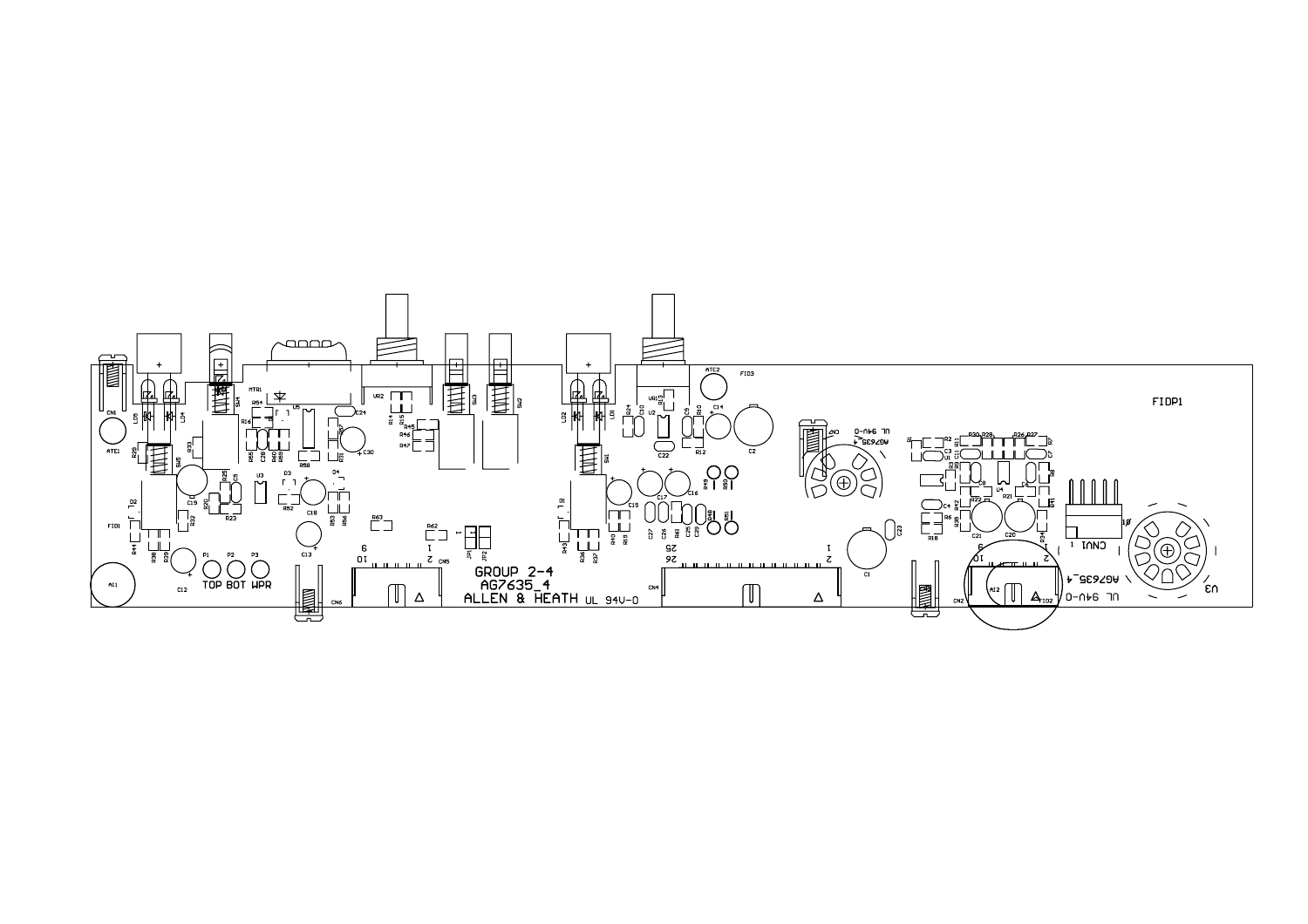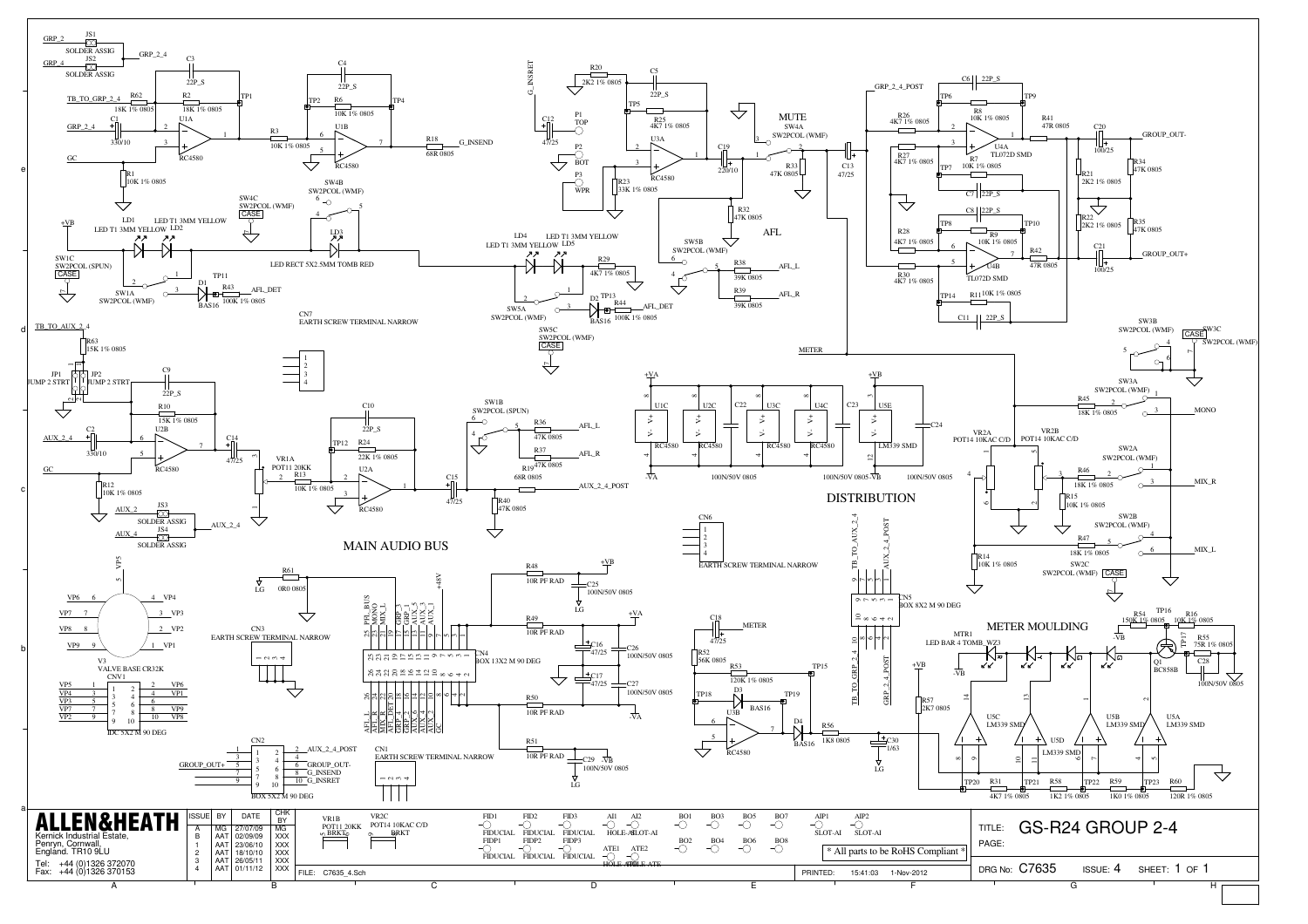| Description                                                                                                                 | Designator      |
|-----------------------------------------------------------------------------------------------------------------------------|-----------------|
| CAPACITOR ELECTROLYTIC 330uF 10V (AF2288)                                                                                   | C <sub>1</sub>  |
| CAPACITOR ELECTROLYTIC 330uF 10V (AF2288)                                                                                   | C2              |
| CAPACITOR CERAMIC SMD0805 22P (AF2992)                                                                                      | C3              |
| CAPACITOR CERAMIC SMD0805 22P (AF2992)                                                                                      | C4              |
| CAPACITOR CERAMIC SMD0805 22P (AF2992)                                                                                      | C5              |
| CAPACITOR CERAMIC SMD0805 22P (AF2992)                                                                                      | C6              |
| CAPACITOR CERAMIC SMD0805 22P (AF2992)                                                                                      | C7              |
| CAPACITOR CERAMIC SMD0805 22P (AF2992)                                                                                      | C8              |
| CAPACITOR CERAMIC SMD0805 22P (AF2992)                                                                                      | C9              |
| CAPACITOR CERAMIC SMD0805 22P (AF2992)                                                                                      | C10             |
| CAPACITOR CERAMIC SMD0805 22P (AF2992)                                                                                      | C <sub>11</sub> |
| CAPACITOR ELECTROLYTIC 47uF 25V (AF0208)                                                                                    | C12             |
| CAPACITOR ELECTROLYTIC 47uF 25V (AF0208)                                                                                    | C13             |
| CAPACITOR ELECTROLYTIC 47uF 25V (AF0208)                                                                                    | C14             |
| CAPACITOR ELECTROLYTIC 47uF 25V (AF0208)                                                                                    | C15             |
| CAPACITOR ELECTROLYTIC 47uF 25V (AF0208)                                                                                    | C16             |
| CAPACITOR ELECTROLYTIC 47uF 25V (AF0208)                                                                                    | C17             |
| CAPACITOR ELECTROLYTIC 47uF 25V (AF0208)                                                                                    | C18             |
| CAPACITOR ELECTROLYTIC 220uF 10V (AF0225)                                                                                   | C19             |
| CAPACITOR ELECTROLYTIC 100uF 25V (AF0221)                                                                                   | C <sub>20</sub> |
| CAPACITOR ELECTROLYTIC 100uF 25V (AF0221)                                                                                   | C21             |
| CAPACITOR CERAMIC SMD0805 100N 50V (AF2851)                                                                                 | C22             |
| CAPACITOR CERAMIC SMD0805 100N 50V (AF2851)                                                                                 | C23             |
| CAPACITOR CERAMIC SMD0805 100N 50V (AF2851)                                                                                 | C <sub>24</sub> |
| CAPACITOR CERAMIC SMD0805 100N 50V (AF2851)                                                                                 | C <sub>25</sub> |
| CAPACITOR CERAMIC SMD0805 100N 50V (AF2851)                                                                                 | C26             |
| CAPACITOR CERAMIC SMD0805 100N 50V (AF2851)                                                                                 | C27             |
| CAPACITOR CERAMIC SMD0805 100N 50V (AF2851)                                                                                 | C28             |
| CAPACITOR CERAMIC SMD0805 100N 50V (AF2851)                                                                                 | C29             |
| CAPACITOR ELECTROLYTIC 1uF 63V (AF0210)                                                                                     |                 |
| <b>EARTH SCREW TERMINAL NARROW HORIZONTAL TYPE+ SCREW M3</b>                                                                | C30             |
| (AA9000)                                                                                                                    | CN1             |
| Connector BOX, Molex Type 0.1" Pitch 5x2 pins Male 90 Deg (AL4334)                                                          | CN2             |
| EARTH SCREW TERMINAL NARROW HORIZONTAL TYPE+ SCREW M3                                                                       |                 |
| (AA9000)                                                                                                                    | CN3             |
| Connector IDC, Molex Type 0.1" Pitch 13x2 pins (AL3592)                                                                     | CN4             |
| Connector BOX, Molex Type 0.1" Pitch 5x2 pins Male 90 Deg (AL4334)<br>EARTH SCREW TERMINAL NARROW HORIZONTAL TYPE+ SCREW M3 | CN5             |
| (AA9000)                                                                                                                    | CN6             |
| EARTH SCREW TERMINAL NARROW HORIZONTAL TYPE+ SCREW M3<br>(AA9000)                                                           | CN7             |
| Connector IDC, Molex Type 0.1" Pitch 5x2 pins Male 90 Deg (AL3512)                                                          | CNV1            |
| DIODE SIGNAL SMD BAS16 (AE3352)                                                                                             | D1              |
| DIODE SIGNAL SMD BAS16 (AE3352)                                                                                             | D <sub>2</sub>  |
| DIODE SIGNAL SMD BAS16 (AE3352)                                                                                             | D3              |
| DIODE SIGNAL SMD BAS16 (AE3352)                                                                                             | D4              |
| JUMP 2 OPTION LINK (AL8068)                                                                                                 | JP1             |
| JUMP 2 OPTION LINK (AL8068)                                                                                                 | JP <sub>2</sub> |
| SOLDER BRIDGE ASSIGNMENT                                                                                                    | JS1             |
| SOLDER BRIDGE ASSIGNMENT                                                                                                    | JS2             |
| SOLDER BRIDGE ASSIGNMENT                                                                                                    | JS3             |
|                                                                                                                             |                 |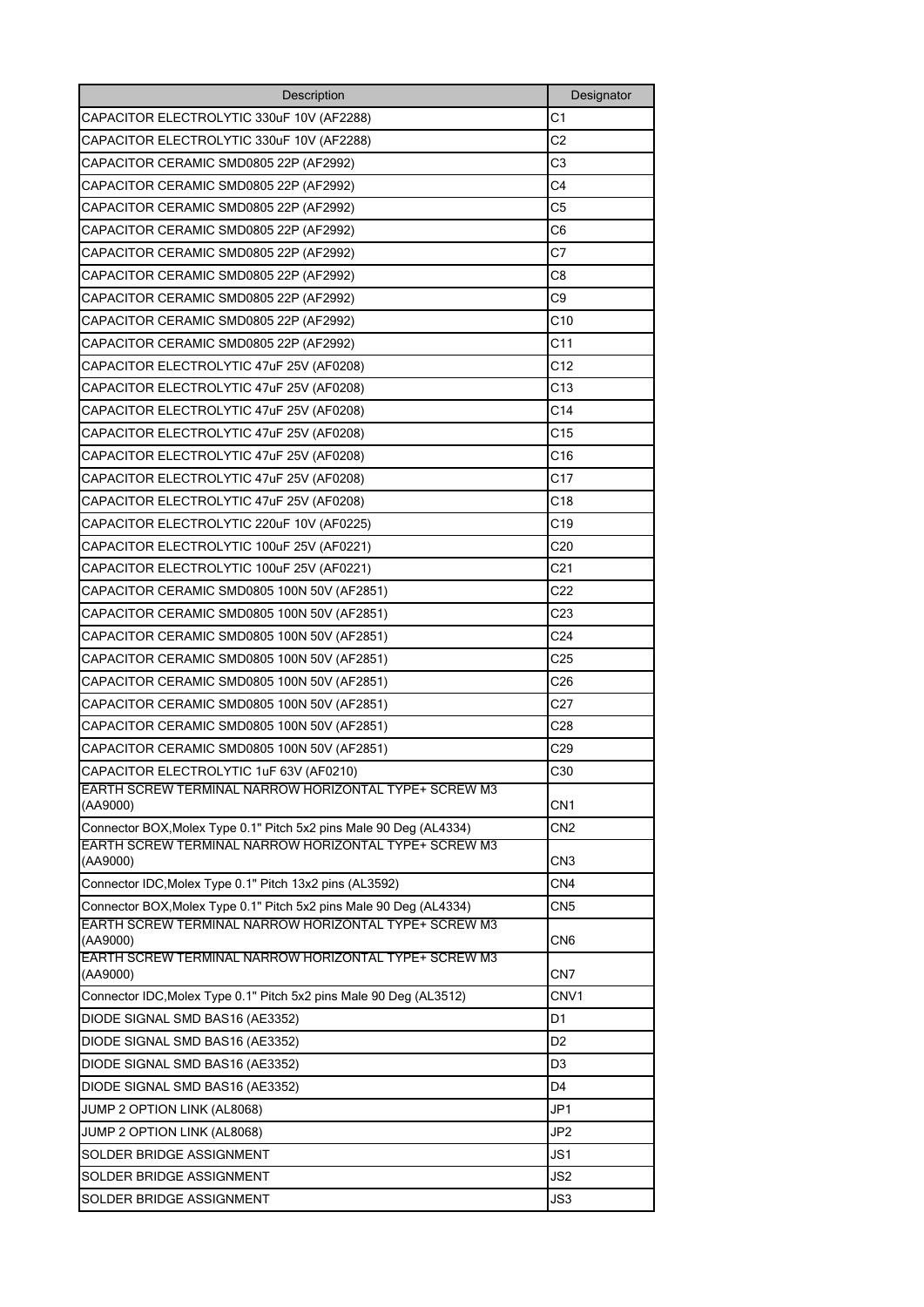| SOLDER BRIDGE ASSIGNMENT                         | JS4             |
|--------------------------------------------------|-----------------|
| LED T1 3mm YELLOW (AE0084)                       | LD1             |
| LED T1 3mm YELLOW (AE0084)                       | LD <sub>2</sub> |
| LED RECT 5x2.5MM TOMBSTONE RED (AE4863)          | LD <sub>3</sub> |
| LED T1 3mm YELLOW (AE0084)                       | LD4             |
| LED T1 3mm YELLOW (AE0084)                       | LD5             |
| LED BAR 4 TOMB LEDS IN HOUSING 2G 1Y 1R (AE5475) | MTR1            |
| SOLDER PIN                                       | P1              |
| <b>SOLDER PIN</b>                                | P2              |
| <b>SOLDER PIN</b>                                | P <sub>3</sub>  |
| TRANSISTOR PNP BC858B (AE3042)                   | Q1              |
| RESISTOR METAL FILM SMD0805 10K 1% (AC2841)      | R1              |
| RESISTOR METAL FILM SMD0805 18K 1% (AC0377)      | R2              |
| RESISTOR METAL FILM SMD0805 10K 1% (AC2841)      | R3              |
| RESISTOR METAL FILM SMD0805 10K 1% (AC2841)      | R6              |
| RESISTOR METAL FILM SMD0805 10K 1% (AC2841)      | R7              |
| RESISTOR METAL FILM SMD0805 10K 1% (AC2841)      | R8              |
| RESISTOR METAL FILM SMD0805 10K 1% (AC2841)      | R9              |
| RES SMD 15K 1% 0805 METAL FILM AC5050            | R <sub>10</sub> |
| RESISTOR METAL FILM SMD0805 10K 1% (AC2841)      | R11             |
| RESISTOR METAL FILM SMD0805 10K 1% (AC2841)      | R12             |
| RESISTOR METAL FILM SMD0805 10K 1% (AC2841)      | R13             |
| RESISTOR METAL FILM SMD0805 10K 1% (AC2841)      | R14             |
| RESISTOR METAL FILM SMD0805 10K 1% (AC2841)      | R <sub>15</sub> |
| RESISTOR METAL FILM SMD0805 10K 1% (AC2841)      | R <sub>16</sub> |
| RESISTOR CARBON SMD0805 68R 5% (AC4101)          | R18             |
| RESISTOR CARBON SMD0805 68R 5% (AC4101)          | R19             |
| RESISTOR METAL FILM SMD0805 2K2 1% (AC0370)      | R <sub>20</sub> |
| RESISTOR METAL FILM SMD0805 2K2 1% (AC0370)      | R21             |
| RESISTOR METAL FILM SMD0805 2K2 1% (AC0370)      | R <sub>22</sub> |
| RESISTOR METAL FILM SMD0805 33K 1% (AC3532)      | R <sub>23</sub> |
| RESISTOR METAL FILM SMD0805 22K 1% (AC2842)      | R <sub>24</sub> |
| RESISTOR METAL FILM SMD0805 4K7 1% (AC3062)      | R <sub>25</sub> |
| RESISTOR METAL FILM SMD0805 4K7 1% (AC3062)      | R26             |
| RESISTOR METAL FILM SMD0805 4K7 1% (AC3062)      | R <sub>27</sub> |
| RESISTOR METAL FILM SMD0805 4K7 1% (AC3062)      | <b>R28</b>      |
| RESISTOR METAL FILM SMD0805 4K7 1% (AC3062)      | R <sub>29</sub> |
| RESISTOR METAL FILM SMD0805 4K7 1% (AC3062)      | R30             |
| RESISTOR METAL FILM SMD0805 4K7 1% (AC3062)      | R31             |
| RESISTOR CARBON SMD0805 47K 5% (AC3035)          | R32             |
| RESISTOR CARBON SMD0805 47K 5% (AC3035)          | R33             |
| RESISTOR CARBON SMD0805 47K 5% (AC3035)          | R34             |
| RESISTOR CARBON SMD0805 47K 5% (AC3035)          | R35             |
| RESISTOR CARBON SMD0805 47K 5% (AC3035)          | R36             |
| RESISTOR CARBON SMD0805 47K 5% (AC3035)          | R37             |
| RESISTOR CARBON SMD0805 39K 5% (AC3033)          | R38             |
| RESISTOR CARBON SMD0805 39K 5% (AC3033)          | R39             |
| RESISTOR CARBON SMD0805 47K 5% (AC3035)          | R40             |
| RESISTOR CARBON SMD0805 47R 5% (AC3036)          | R41             |
| RESISTOR CARBON SMD0805 47R 5% (AC3036)          | R42             |